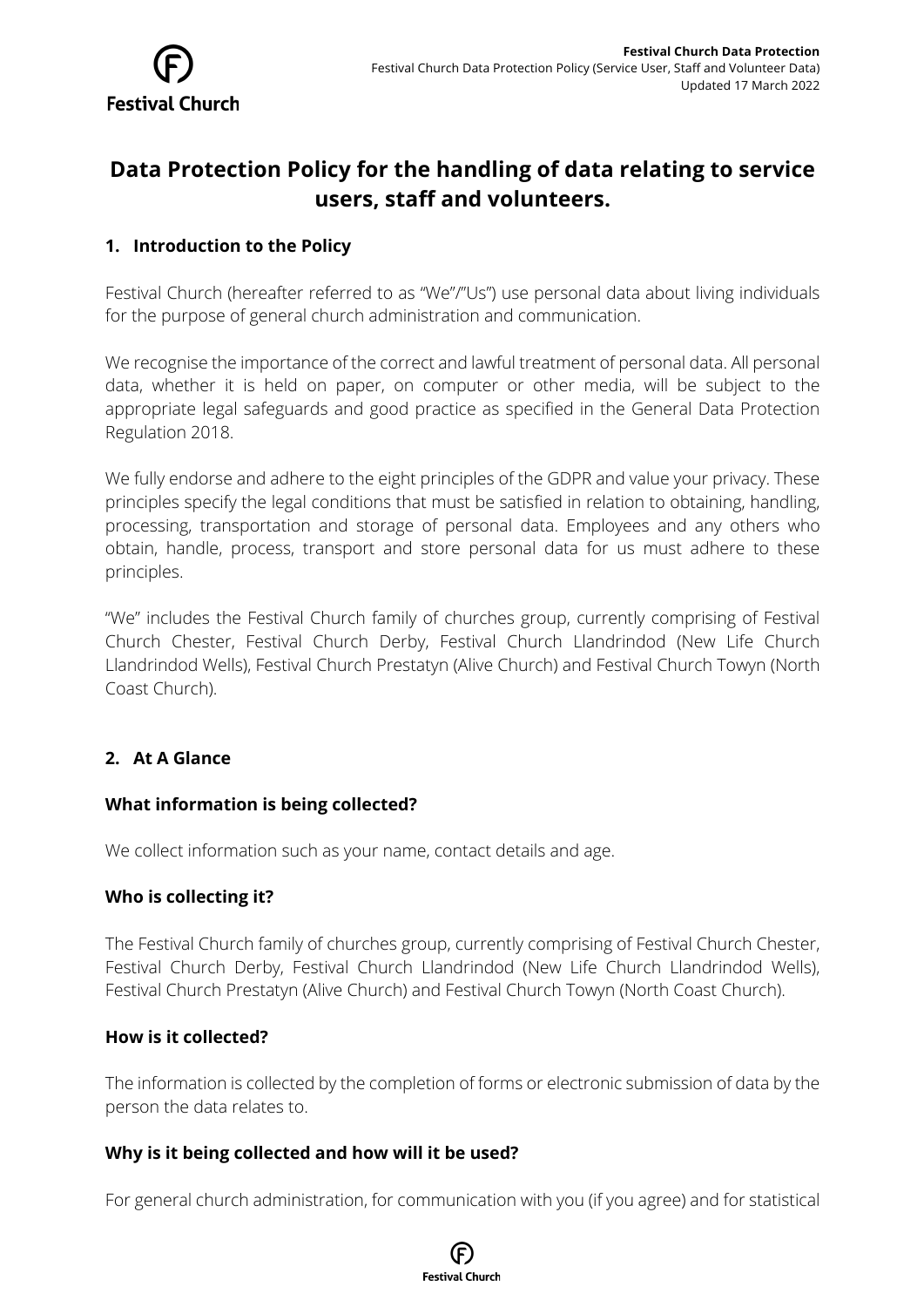

analysis.

## **Who will it be shared with?**

Our relevant leaders, staff and volunteer staff members, but never with anyone else. You can also choose to share your information with other members of the church, but this is up to you.

## **How will it affect you?**

If you agree, you will receive regular email updates and ad hoc correspondence from us.

# **3. The GDPR Principles**

The principles require that personal data shall:

- 1. Be processed fairly and lawfully and shall not be processed unless certain conditions are met.
- 2. Be obtained for a specified and lawful purpose and shall not be processed in any manner incompatible with that purpose.
- 3. Be adequate, relevant and not excessive for those purposes.
- 4. Be accurate and where necessary, kept up to date.
- 5. Not be kept for longer than is necessary for that purpose.
- 6. Be processed in accordance with the data subject's rights.
- 7. Be kept secure from unauthorised or unlawful processing and protected against accidental loss, destruction or damage by using the appropriate technical and organisational measures.
- 8. Not be transferred to a country or territory outside the UK or European Economic Area, unless that country or territory ensures an adequate level of protection for the rights and freedoms of data subjects in relation to the processing of personal data.

Please see the below "Database" section.

## **4. Your Rights**

The rights of the data subject are:

- right to be informed.
- the right of access.
- the right to rectification.
- the right to erasure.
- the right to restrict processing.
- the right to data portability.
- the right to object; and
- the right not to be subject to automated decision-making including profiling.

## **5. Maintaining Confidentiality**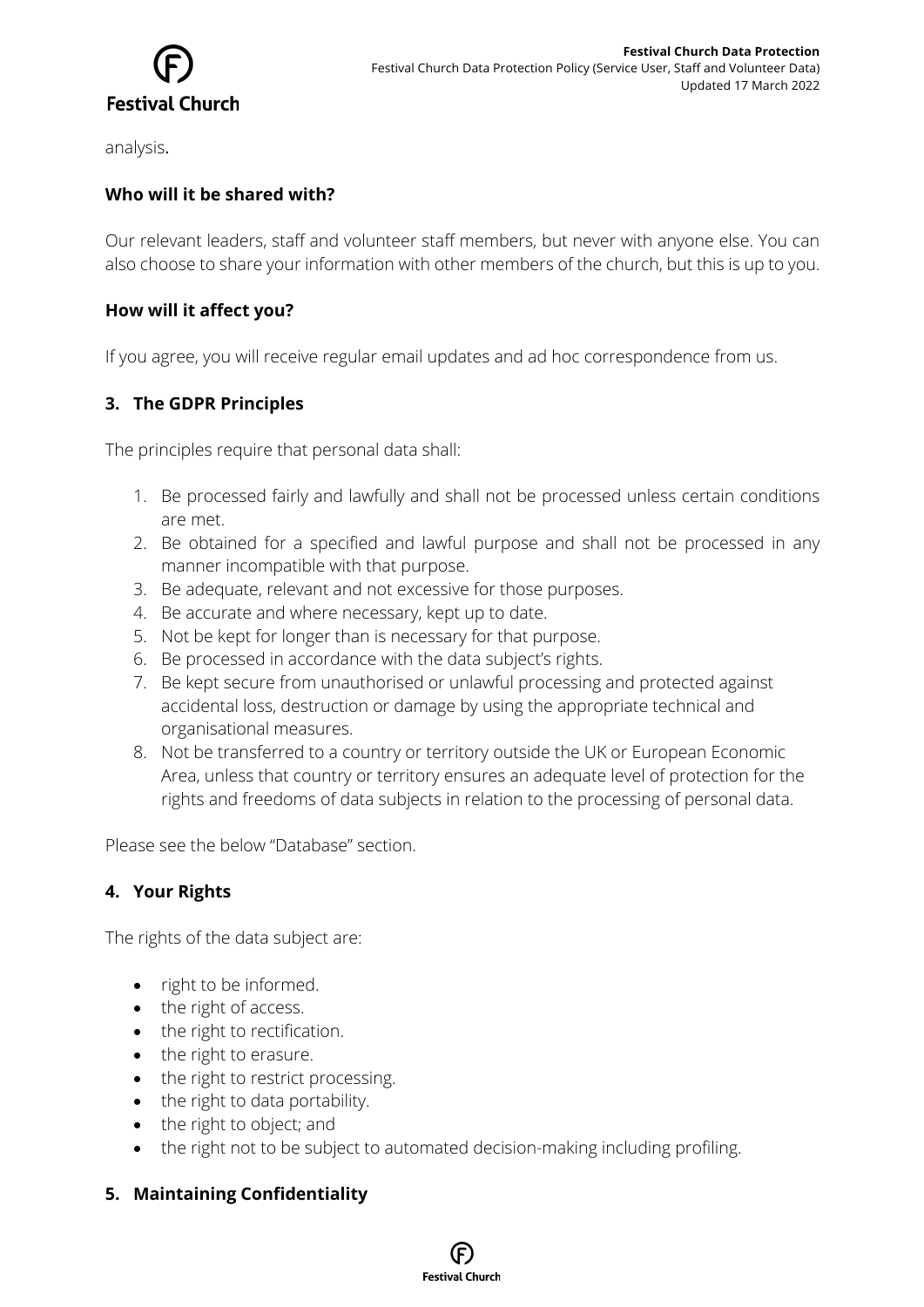

We will treat all your personal information as private and confidential and will not disclose any data about you to anyone other than the leadership, staff and ministry overseers/cocoordinators of the church in order to facilitate the administration and day-to-day ministry of the church, unless you request otherwise.

All Festival Church staff and volunteers who have access to Personal Data will be required to sign a Data Protection Understanding and Acceptance form once they do their annual Data Protection Training as well as reading the Data Protection Policy.

We will never sell your data or share it will any external third party other than those listed below, and we promise to keep your data safe and secure.

Third parties who we may share your data with are:

- HMRC if you have completed a Gift Aid Declaration Form, or are an employee
- MailChimp.com if you agree to us contacting you via email, we may use MailChimp to send these emails. Therefore, your email address will be held there. MailChimp is a secure site, and your details can only be accessed by password holders, in the same way the Database can only be accessed by approved people.

## **5.1. Exceptions**

## **There are four exceptional circumstances to the above permitted by law:**

- 1. Where we are legally compelled to do so.
- 2. Where there is a duty to the public to disclose.
- 3. Where disclosure is required to protect your interest.
- 4. Where disclosure is made at your request or with your consent.

# **5.2. Use of Personal Information**

We will use your data for three main purposes:

- 1. The day-to-day administration of the church, e.g., pastoral care and oversight including calls and visits, preparation of ministry rotas, maintaining financial records of giving for audit and tax purposes.
- 2. Contacting you to keep you informed of church activities and events.
- 3. Statistical analysis; gaining a better understanding of church demographics.

*N.B. although collated church data may be passed to a third party, such as number of small groups or small group's attendance, no personal data will be disclosed.*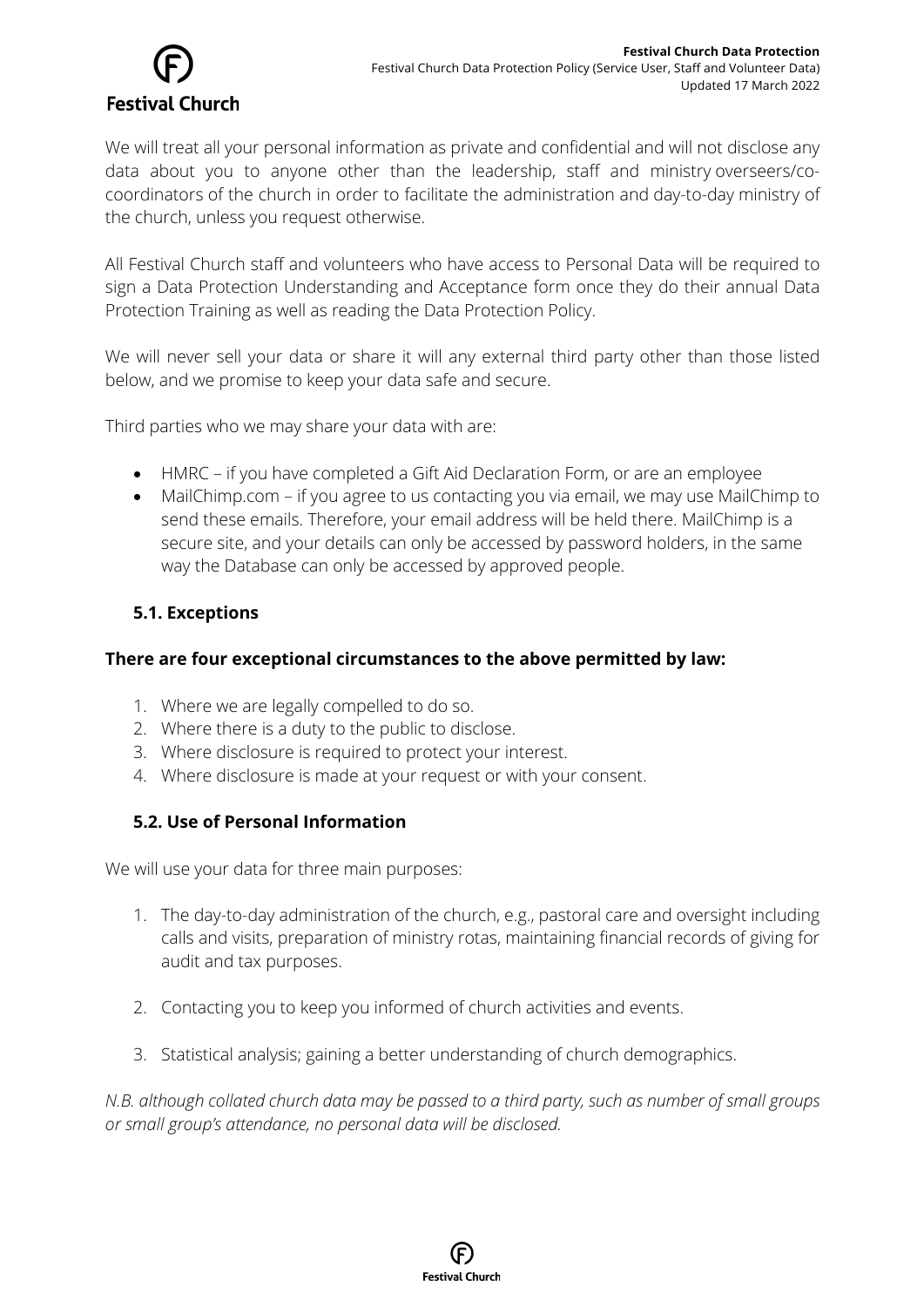

#### **6. Storage of Data**

#### **6.1. The Database**

Information contained on the database will not be used for any other purposes than set out in this section. The database is accessed through the cloud and therefore, can be accessed through any computer or smart device with internet access. The server for the database is in the UK and hosted by ChurchSuite.

- 6.1.1. Access to the database is strictly controlled through the use of name specific passwords, which are selected by the individual.
- 6.1.2. Those authorised to use the database only have access to their specific area of use within the database. This is controlled by the Data Controller and other specified administrators. These are the only people who can access and set these security parameters.
- 6.1.3. People who will have secure and authorised access to the database include Festival Church Staff, Appointed Volunteer Staff, Senior Leadership Team members, Senior Pastor, Lead Pastor, Ministry Team Leaders, Connect Group Leaders and Festival Church Trustees. Anyone with access to the database is required to complete the Data Protection Understanding and Acceptance form in Appendix 1.
- 6.1.4. The database will NOT be accessed by any authorised users outside of the UK or EU, in accordance with the Data Protection Act, unless prior consent has been obtained from the individual whose data is to be viewed.
- 6.1.5. All access and activity on the database is logged and can be viewed by the Database Controller.
- 6.1.6. Subject Access all individuals who are the subject of personal data held by Festival Church are entitled to:
	- Ask what information the church holds about them and why.
	- Ask how to gain access to it.
	- Be informed how to keep it up to date.
	- Be informed what Festival Church is doing to comply with its obligations under the 2018 General Data Protection Regulation.
- 6.1.7. Personal information will not be passed onto any third parties outside of the church environment, other than listed under the "Maintaining Confidentiality" section.
- 6.1.8. Subject Consent The need to process data for normal purposes has been communicated to all data subjects. In some cases. If the data is sensitive, for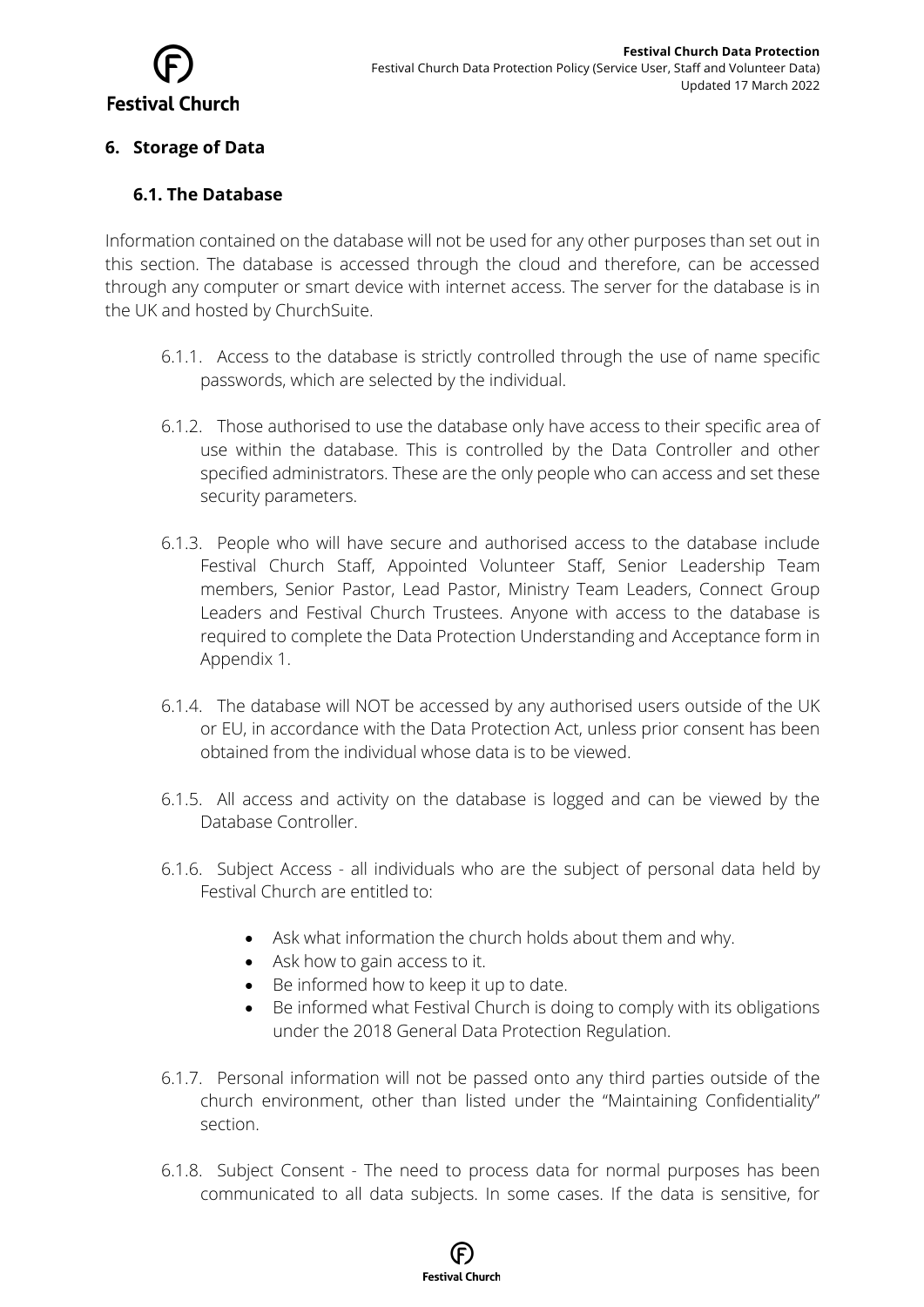

example, information about health, race or gender, express consent to process the data must be obtained.

#### **6.2. Other Storage**

Occasionally, data needs to be stored outside of the Database. This includes the written consent for data to be used and processed. On these occasions, it will be stored electronically and/or physically.

- 6.2.1. Electronic data outside of the Database will be stored on the cloud, specifically Google Team Drives to which all principals laid out in 6.1 apply.
- 6.2.2. Physical Data will be stored in a locked filing cabinet in a locked office on the church premises. People who will have secure and authorised access to the data include Festival Church Staff, Volunteer Staff, Senior Leadership Team members, Senior Pastor, Lead Pastor, Ministry Team Leaders, Connect Group Leaders and Festival Church Trustees.
- 6.2.3. Data should not and will not be stored on authorised persons personal computers or devices, or at any address other than the local church office.

#### **7. Rights to Access Information**

Employees and other subjects of personal data held by Festival Church have the right to access any of their own personal data that is being held in certain manual filing systems. This right is subject to certain exemptions: Personal Information may be withheld if the information relates to another individual.

Any person who wishes to exercise this right should make the request in writing to Festival Church, using the standard letter which is available online from www.ico.gov.uk

If personal details are inaccurate, they can be amended upon request, or by the data subject if held on the Database.

Festival Church aims to comply with requests for access to personal information as quickly as possible but will ensure that it is provided within 30 days of receipt of a completed form unless there is good reason for delay. In such cases, the reason for delay will be explained in writing to the individual making the request.

#### **8. Retention of Data**

## **8.1. Database**

Data held on the Database will be held as long as the person is an active member of one of the churches within the Festival Church Group.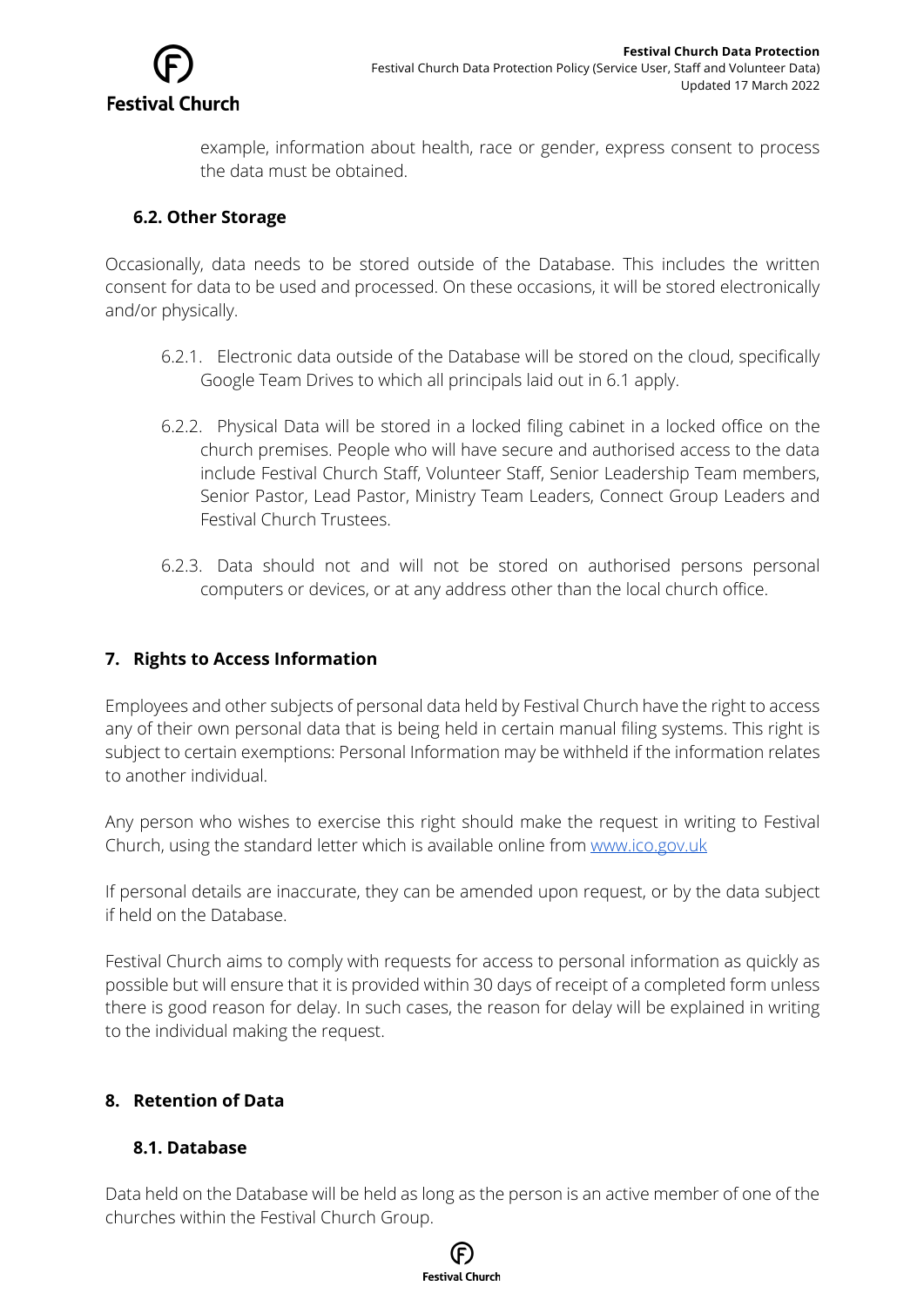

After this point, data will be either:

- Deleted immediately, if a person requests deletion
- Archived on the database, then deleted after 6 months

#### **8.2. Data Retention Times**

Different data will be retained for different periods of time, dependent on the content. Please see table in Appendix 2.

#### **9. Cookies Policy**

As a person's IP address is now considered personal data, all of our websites will include a pop up which advises that we use cookies and states the assumption that any person continuing to use the website gives permission for cookies to be used.

#### **10. WhatsApp**

When using the WhatsApp messaging platform to contact individuals, their privacy settings/preferences for SMS messaging should be applied.

When using WhatsApp Groups, individuals should be invited to participate in the group via individual message and through the "Invite to Group via link" option, rather than the "Add participant" option. This enables them to have choice as to whether they join the group or not thus allowing them the choice of information sharing.

#### **11. What if something goes wrong? (Data Security Breaches)**

#### **11.1. Definition**

A data security breach could be caused by human error or malicious intent and its definition is "any loss of, or unauthorised access to Festival Church data".

Examples of data security breaches may include:

- Unauthorised access to confidential data
- Equipment failure
- Human error
- Unforeseen circumstances such as fire or flood
- Hacking attack
- "Blagging" offences where information is obtained by deceit

#### **11.2. Response**

Festival Church response to a data security breach will be as follows:

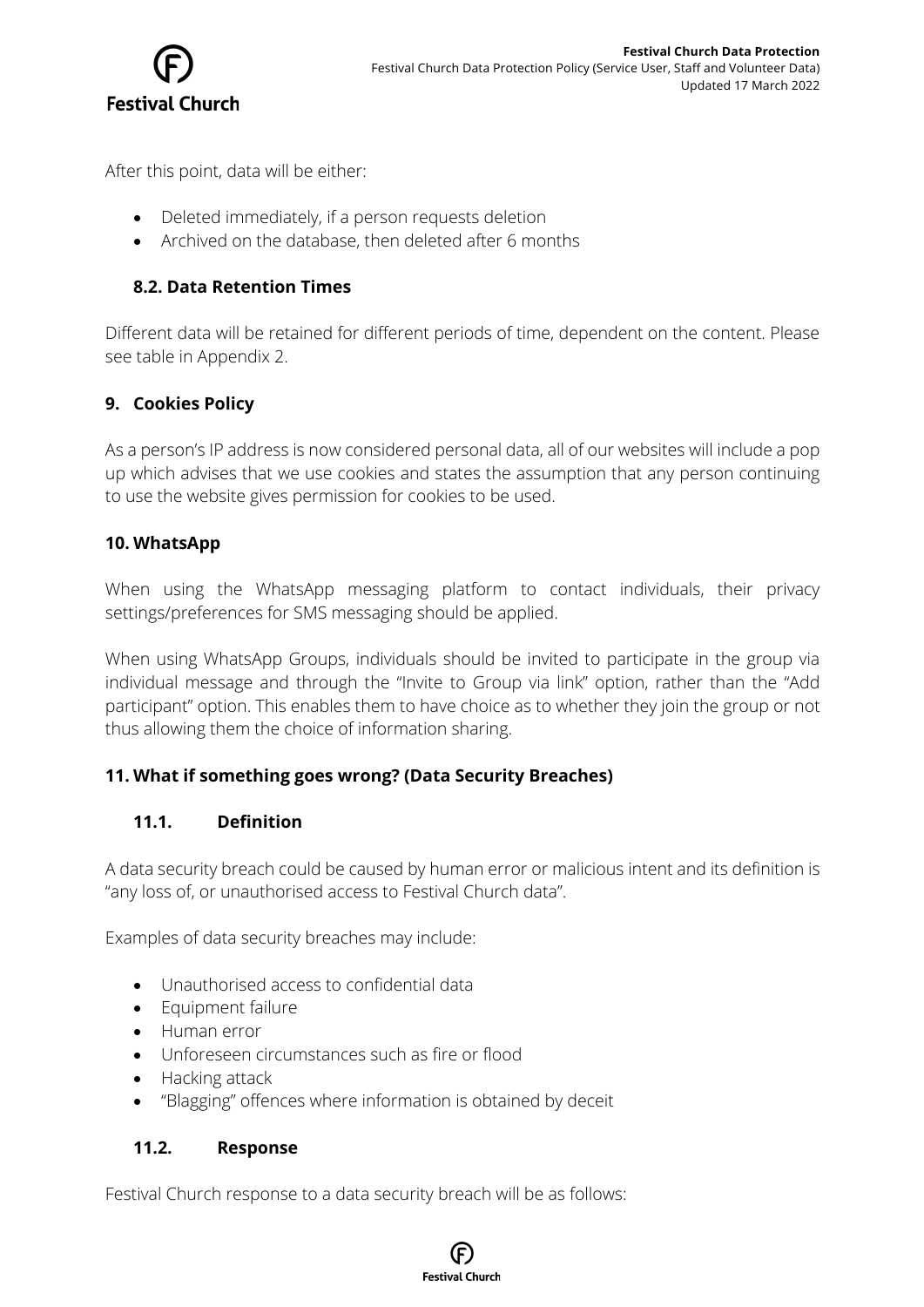

- Report the person who discovers the breach will report it promptly to the Data Controller and Lead Pastor. The report should be in writing (usually email) and should include full and accurate details of the incident including who is reporting the incident and the type of data involved, using the Data Breach Incident Report Form in Appendix 3 if possible.
- Assess an assessment will be made to establish the severity of the breach and to ascertain who will lead in the management of the breach.
- Contain and Recover action will be taken to ensure whether anything can be done to prevent further loss/breach, recover losses and limit any damage that may be caused.
- Inform any person whose personal data has been breached will be informed, if appropriate.
- Evaluate and Respond an evaluation will be taken to establish if any present or future risks apply, and any findings will be acted upon and implemented to prevent future data security breaches.

# **12. Key details**

| Policy Prepared by:                            | Kerry Parry, Operations Manager |
|------------------------------------------------|---------------------------------|
| Originally Approved by Trustees on: 13/03/2018 |                                 |
| Last Reviewed on:                              | 17/03/2022                      |
| Review approved by Trustees on:                | 17/03/2022                      |
| Next review date:                              | 17/03/2023                      |

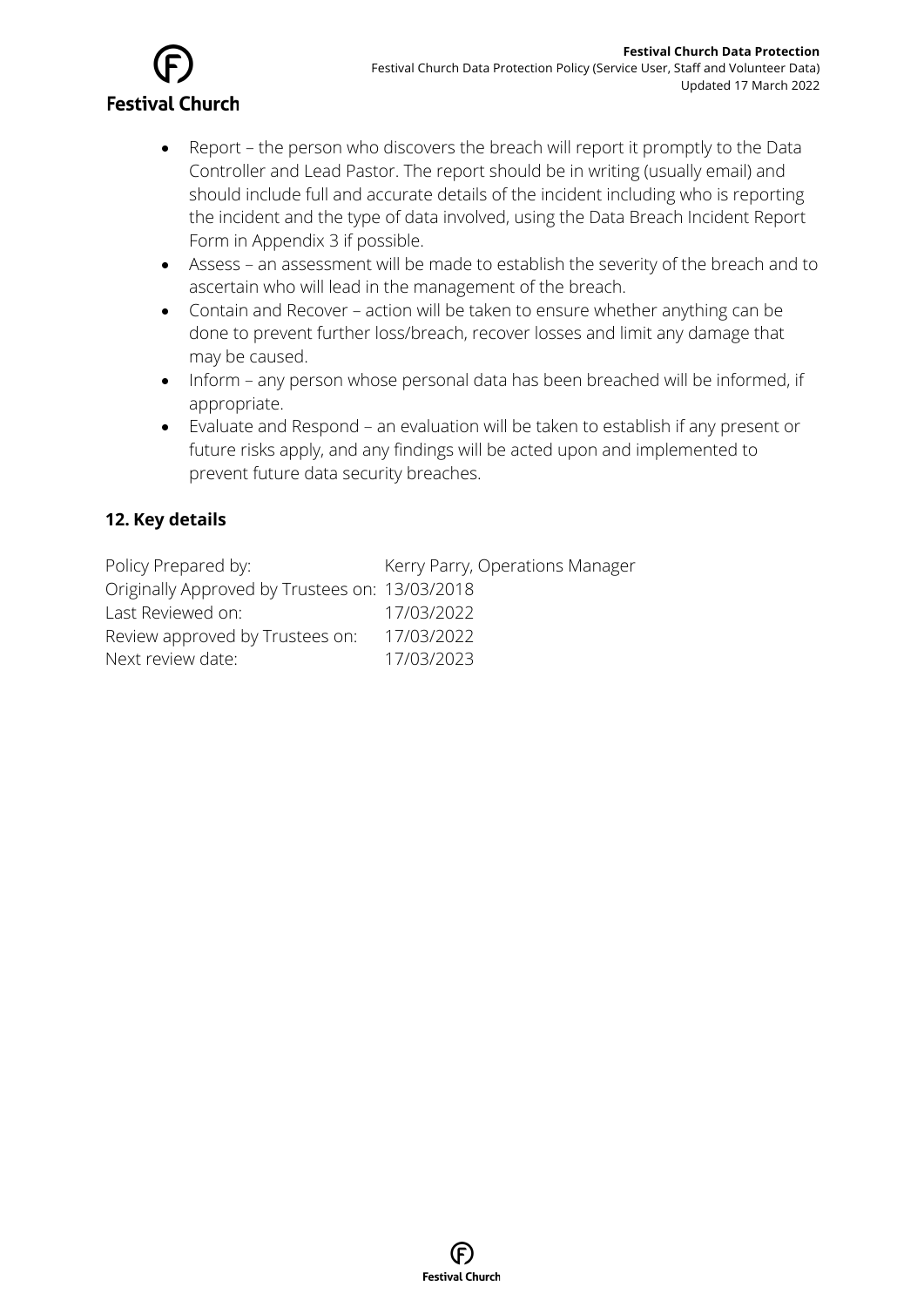

## **Appendix 1 - Data Protection Policy Understanding and Acceptance**

| <b>Your details</b>                                                                                                                                                                                                                                                                                                                          |                                                                                                                                                                                                            |  |  |  |  |
|----------------------------------------------------------------------------------------------------------------------------------------------------------------------------------------------------------------------------------------------------------------------------------------------------------------------------------------------|------------------------------------------------------------------------------------------------------------------------------------------------------------------------------------------------------------|--|--|--|--|
| Name:                                                                                                                                                                                                                                                                                                                                        |                                                                                                                                                                                                            |  |  |  |  |
| <b>Position/Role:</b>                                                                                                                                                                                                                                                                                                                        |                                                                                                                                                                                                            |  |  |  |  |
| <b>Local Church Site:</b>                                                                                                                                                                                                                                                                                                                    |                                                                                                                                                                                                            |  |  |  |  |
| I function in the following<br>role(s):<br>(Please tick those that are<br>applicable)                                                                                                                                                                                                                                                        | <b>Staff Member</b><br><b>Volunteer Staff Member</b><br>Trustee<br><b>Senior Pastor</b><br>Senior Leadership Team Member<br><b>Lead Pastor</b><br><b>Team Leader</b><br>Small Group / Connect Group Leader |  |  |  |  |
| <b>Signature</b>                                                                                                                                                                                                                                                                                                                             |                                                                                                                                                                                                            |  |  |  |  |
| I have read and understood the Festival Church Data Protection Policy and agree to adhere to<br>its contents.<br>I have received and watched the Festival Church Data Protection Training Presentation and<br>agree to adhere to its contents.                                                                                               |                                                                                                                                                                                                            |  |  |  |  |
| We take your privacy seriously.<br>We will only use this information for the purposes laid out in this document and will not share it with any<br>external party. Details are kept in strict accordance with the General Data Protection Regulation of 2018. To<br>view our Data Protection Policy, please visit www.festival.church/privacy |                                                                                                                                                                                                            |  |  |  |  |
| Signed:                                                                                                                                                                                                                                                                                                                                      |                                                                                                                                                                                                            |  |  |  |  |
| Date:                                                                                                                                                                                                                                                                                                                                        |                                                                                                                                                                                                            |  |  |  |  |

| For office use only      |                                                    |                                |  |
|--------------------------|----------------------------------------------------|--------------------------------|--|
| <b>Received</b><br>date: | <b>Key Date</b><br>added to<br><b>ChurchSuite:</b> | <b>Added by</b><br>(initials): |  |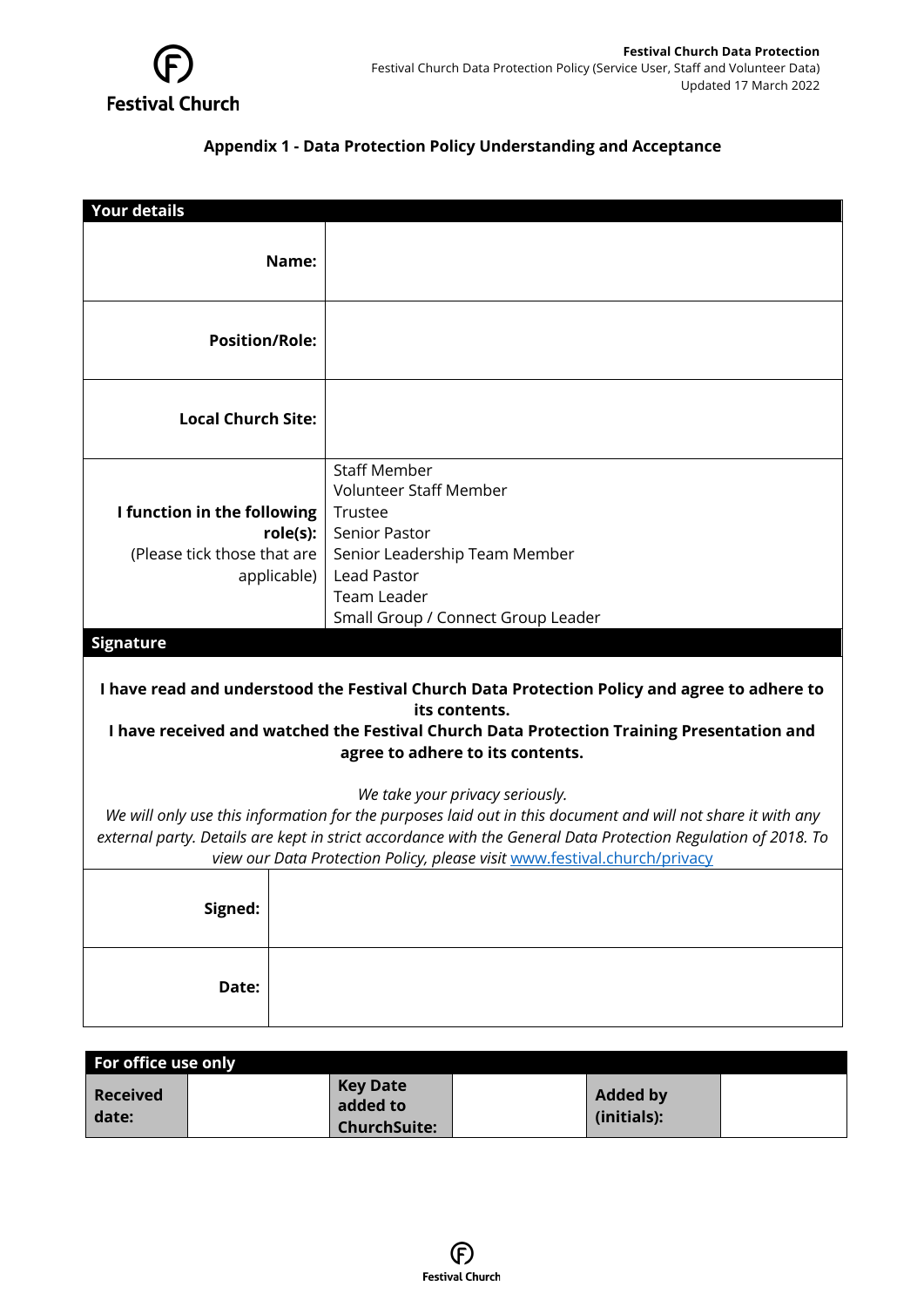

## **Appendix 2 - Data Retention Times**

| <b>Description of data</b>                                                                                        | How long is data kept for?                                                                                                                                    |
|-------------------------------------------------------------------------------------------------------------------|---------------------------------------------------------------------------------------------------------------------------------------------------------------|
| Personal details held on ChurchSuite.                                                                             | For as long as the individual is an active member of one of the                                                                                               |
|                                                                                                                   | churches in the Festival Church group, then either:                                                                                                           |
|                                                                                                                   | Deleted immediately, if a person requests deletion.                                                                                                           |
|                                                                                                                   | Archived on the database, then deleted after 6                                                                                                                |
|                                                                                                                   | months.                                                                                                                                                       |
|                                                                                                                   |                                                                                                                                                               |
| Details of those who have completed Gift                                                                          | 6 years after the last gift claimed, as per UK Gift Aid                                                                                                       |
| Aid declarations.                                                                                                 | guidelines.                                                                                                                                                   |
| Pledge giving forms for Financial                                                                                 | Forms destroyed upon logging. Other information on                                                                                                            |
| Management.                                                                                                       | spreadsheet should be deleted as soon as budgeting is done.                                                                                                   |
| Parental consent forms for                                                                                        | For as long as the individual is an active member of one of the                                                                                               |
| children/young people.                                                                                            | churches in the Festival Church group, and for 3 years                                                                                                        |
|                                                                                                                   | following.                                                                                                                                                    |
| Application to volunteer with                                                                                     | For as long as applicant is a volunteer with children/young                                                                                                   |
| children/young people/vulnerable adults.                                                                          | people/vulnerable adults, and for 3 years following.                                                                                                          |
|                                                                                                                   |                                                                                                                                                               |
| DBS Self declaration forms.                                                                                       | Until DBS certificate expires and new DBS is completed, or 3                                                                                                  |
|                                                                                                                   | years from DBS approval date if new DBS is not required.                                                                                                      |
| Details of DBS certificate numbers and                                                                            | Until DBS certificate expires and new DBS is completed, or 3                                                                                                  |
| expiry dates.                                                                                                     | years from DBS approval date if new DBS is not required.                                                                                                      |
| Safeguarding incident report forms.                                                                               | Indefinitely, a minimum of 10 years as per Safeguarding                                                                                                       |
|                                                                                                                   | Policy.                                                                                                                                                       |
| Accident report forms.                                                                                            | Indefinitely, a minimum of 10 years.                                                                                                                          |
| Staff employment contracts.                                                                                       | 4 calendar years after contract ends/is terminated by                                                                                                         |
|                                                                                                                   | employee or employer.                                                                                                                                         |
| Employee new starter forms and details.                                                                           | For as long as the individual is an employee of one of the                                                                                                    |
|                                                                                                                   | churches in the Festival Church group, and for 3 years                                                                                                        |
|                                                                                                                   | following.                                                                                                                                                    |
| Employee tax codes.                                                                                               | For as long as the individual is an employee of one of the                                                                                                    |
|                                                                                                                   | churches in the Festival Church group, and for 3 years                                                                                                        |
|                                                                                                                   | following.                                                                                                                                                    |
| Employee Pensions details.                                                                                        | For as long as the individual is an employee of one of the                                                                                                    |
|                                                                                                                   | churches in the Festival Church group, and for 3 years                                                                                                        |
| Staff annual review forms.                                                                                        | following.                                                                                                                                                    |
|                                                                                                                   | For as long as the individual is an employee of one of the<br>churches in the Festival Church group, and for 3 years                                          |
|                                                                                                                   | following.                                                                                                                                                    |
| Reference requests and forms.                                                                                     | 4 years from issue of reference.                                                                                                                              |
| Festival Grants Application forms.                                                                                | 4 years from completion of form.                                                                                                                              |
|                                                                                                                   |                                                                                                                                                               |
|                                                                                                                   |                                                                                                                                                               |
|                                                                                                                   |                                                                                                                                                               |
|                                                                                                                   |                                                                                                                                                               |
| Details of room hire customers.<br>Booking forms for external room hire.<br>Contracts for letting of rooms in the | 4 years after last booking by that organisation.<br>4 years after last booking by that organisation.<br>4 calendar years after contract ends/is terminated by |
| church building.                                                                                                  | employee or employer.                                                                                                                                         |